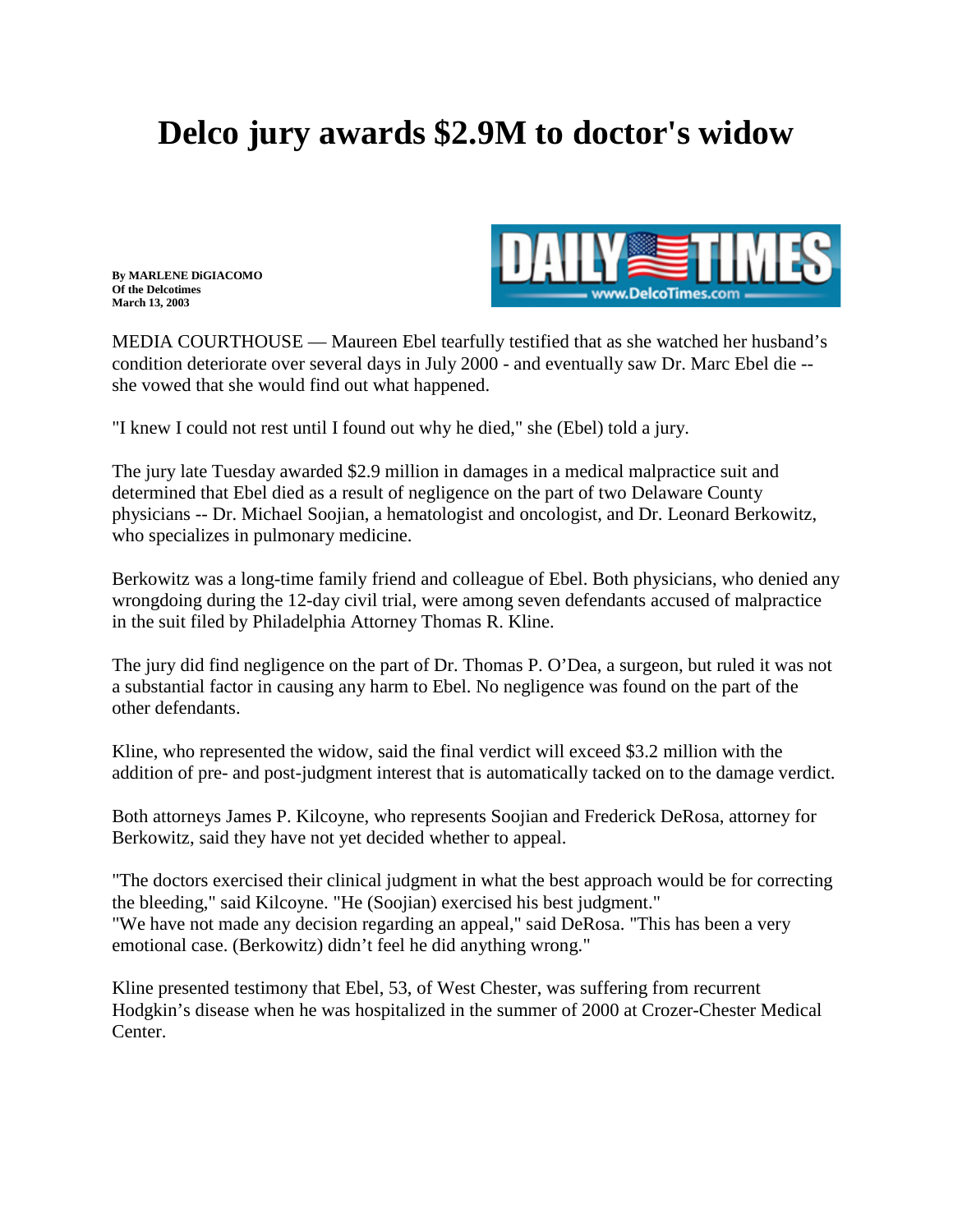Kline blamed Ebel's death on complications that erupted from a lymph node biopsy of the liver and caused intra-abdominal hemorrhaging that was not properly diagnosed or treated to stop the bleed.

Mrs. Ebel, a trained nurse, said at one point on July 3 after the biopsy, her husband told her"I know I'm still bleeding" and asked for a surgeon.

She testified she was told that the bleeding would stop. But she said despite transfusions, Ebel's condition continued to worsen and on the morning of July 4 when she went to his bedside she saw that his stomach was distended. He was disoriented and mumbling.

"My husband's abdomen was so gigantic. It stuck up from the blankets. It looked like he was more than nine months pregnant," she testified.

"I said to the nurse, look at him." She quoted the nurse as stating that "Berkowitz was aware."

Kline said that on July 3, 2000, Ebel underwent a needle biopsy to the liver at Crozer that caused the bleeding that spread to the abdomen. His condition continued to deteriorate while the team of doctors failed to take the proper medical steps to stop the hemorrhaging. "The man bled and bled and bled until his body gave out. He had a multi-system failure,'' Kline told the jury in his closing.

He said the verdict falls within the insurance coverage for the two Delaware County physicians and the hospital. The jury determined that Berkowitz was found to be 30 percent liable on his own and through his association with Crozer, and Soojian was found to be 70 percent responsible.

"Our basic case was that when Dr. Ebel had the procedure on July 3 at 10:50 a.m. and that by 1 p.m. they made the right decision to do the Cat scan. By 2:47 in the afternoon of July 3 the test was done and the results were known and the patient was beginning to go into shock. That was the most opportune time -- the window of opportunity to safely do an embolization which is essentially to put glue in a vessel to stop the bleeding," said Kline.

"It was something that was not done, but what was recommended by the radiologist, who did the procedure, and was found not to be negligent," he added.

"They did it literally a day late. And by the time they did it because of the enormous delay, due to what has now been found to be negligent conduct, Dr. Ebel was unsalvageable," he said.

Ebel died in the early morning hours of July 5.

Kline said he has represented more than a dozen families of physicians, who have been the "victims of substandard medical care."

He said that Mrs. Ebel"grieves" over the loss of her husband of 27 years.